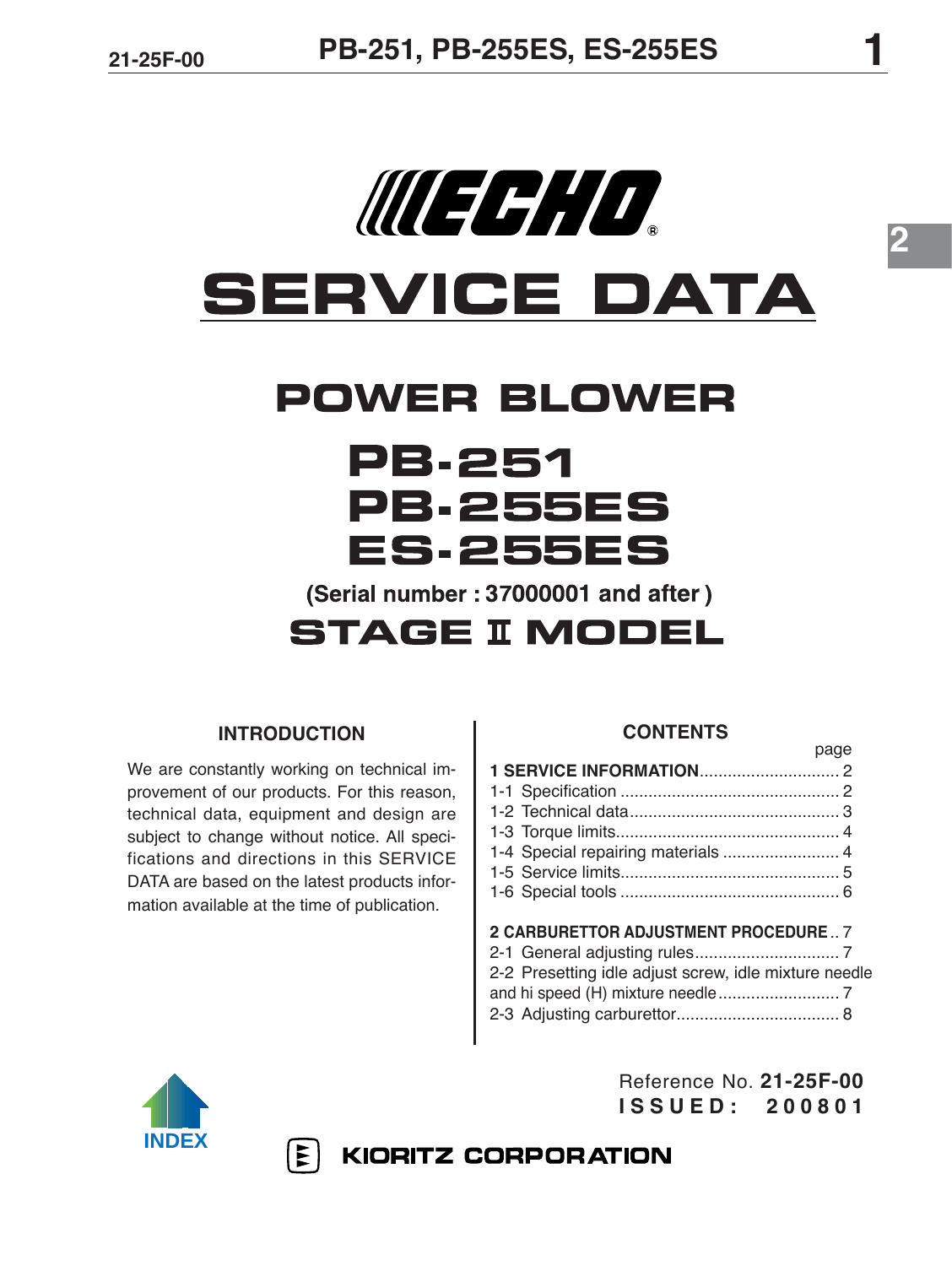#### **1 SERVICE INFORMATION**

#### **1-1 Specifications**

| Model             |                                     |                                    | PB-251                                               | <b>PB-255ES</b>                                                     | <b>ES-255ES</b>       |  |
|-------------------|-------------------------------------|------------------------------------|------------------------------------------------------|---------------------------------------------------------------------|-----------------------|--|
| <b>Dimensions</b> | Length*                             | mm(in)                             |                                                      | 340(13.4)                                                           |                       |  |
|                   | Width*                              | mm(in)                             | 265(10.4)<br>260 (10.2)                              |                                                                     |                       |  |
|                   | Height                              | mm(in)                             |                                                      | 350 (13.8)                                                          |                       |  |
| Dry weight        | with blower pipe**                  | kg(lb)                             | 4.5(9.9)                                             | 4.8(10.5)                                                           | $\overline{a}$        |  |
|                   | with vacuum pipe and bag***kg(lb)   |                                    |                                                      |                                                                     | 5.9(12.9)             |  |
| Engine            | <b>Type</b>                         |                                    |                                                      | KIORITZ, air-cooled, two-stroke, single cylinder                    |                       |  |
|                   | Rotation                            |                                    |                                                      | Anticlockwise as viewed from the output end                         |                       |  |
|                   | Displacement                        | cm <sup>3</sup> (in <sup>3</sup> ) |                                                      | 25.4(1.55)                                                          |                       |  |
|                   | <b>Bore</b>                         | mm(in)                             |                                                      | 34.0(1.34)                                                          |                       |  |
|                   | <b>Stroke</b>                       | mm(in)                             |                                                      | 28.0(1.10)                                                          |                       |  |
|                   | Compression ratio                   |                                    | $\overline{7.0}$                                     |                                                                     |                       |  |
| Carburettor       | <b>Type</b>                         |                                    |                                                      | Rotary type : Diaphragm, horizontal-draught, with primer purge bulb |                       |  |
|                   | Model                               |                                    |                                                      | ZAMA RB-K85                                                         |                       |  |
| Ignition          | <b>Type</b>                         |                                    |                                                      | CDI (Capacitor discharge ignition) system                           |                       |  |
|                   |                                     |                                    | Variable Slope Timing (VST) : Slope advance ignition |                                                                     |                       |  |
|                   |                                     |                                    | system combined with electronic speed governor       |                                                                     |                       |  |
|                   | Spark plug                          |                                    |                                                      | <b>BPMR8Y</b>                                                       |                       |  |
| Exhaust           | Muffler type                        |                                    | Spark arrestor muffler with catalyst                 |                                                                     |                       |  |
| <b>Starter</b>    | Type                                |                                    | Automatic rewind                                     |                                                                     | ES (effortless start) |  |
|                   | Rope diameter x length              | mm(in)                             |                                                      | $3.0 \times 815$ (1/8 $\times$ 32.1)                                |                       |  |
| Fuel              | <b>Type</b>                         |                                    |                                                      | <sup>†</sup> Premixed two-stroke fuel                               |                       |  |
|                   | Mixture ratio                       |                                    | 50:1(2%)                                             |                                                                     |                       |  |
|                   | Petrol                              |                                    | Minimum 89 octane                                    |                                                                     |                       |  |
|                   | Two-stroke engine oil               |                                    | ISO-L-EGD (ISO/CD13738), JASO FC/FD                  |                                                                     |                       |  |
|                   | Tank capacity                       | $L$ (U.S.fl.oz.)                   | 0.5(16.9)                                            |                                                                     |                       |  |
| <b>Blower</b>     | Fan type                            |                                    |                                                      | Centrifugal, single stage                                           |                       |  |
|                   | Blower pipe type                    |                                    | Fan head                                             |                                                                     |                       |  |
|                   | Max. air volume (with pipes)        |                                    | 8.5 (300)                                            | 9.2(325)                                                            |                       |  |
|                   | $m^3/m$ in (ft $^3/m$ in)           |                                    |                                                      |                                                                     |                       |  |
|                   | Max. air velocity (with pipes)      |                                    |                                                      | 67 (150)                                                            |                       |  |
|                   |                                     | $m/s$ (mph)                        | 71 (159)                                             |                                                                     |                       |  |
|                   | Blower nozzle size, (inner) mm (in) |                                    | 113 x 24 (4.5 x 0.94) oval shape                     |                                                                     |                       |  |

\*Without blower pipes \*\*With all blower pipes

\*\*\*With vacuum pipe and bag

† Refer to Operator's manual.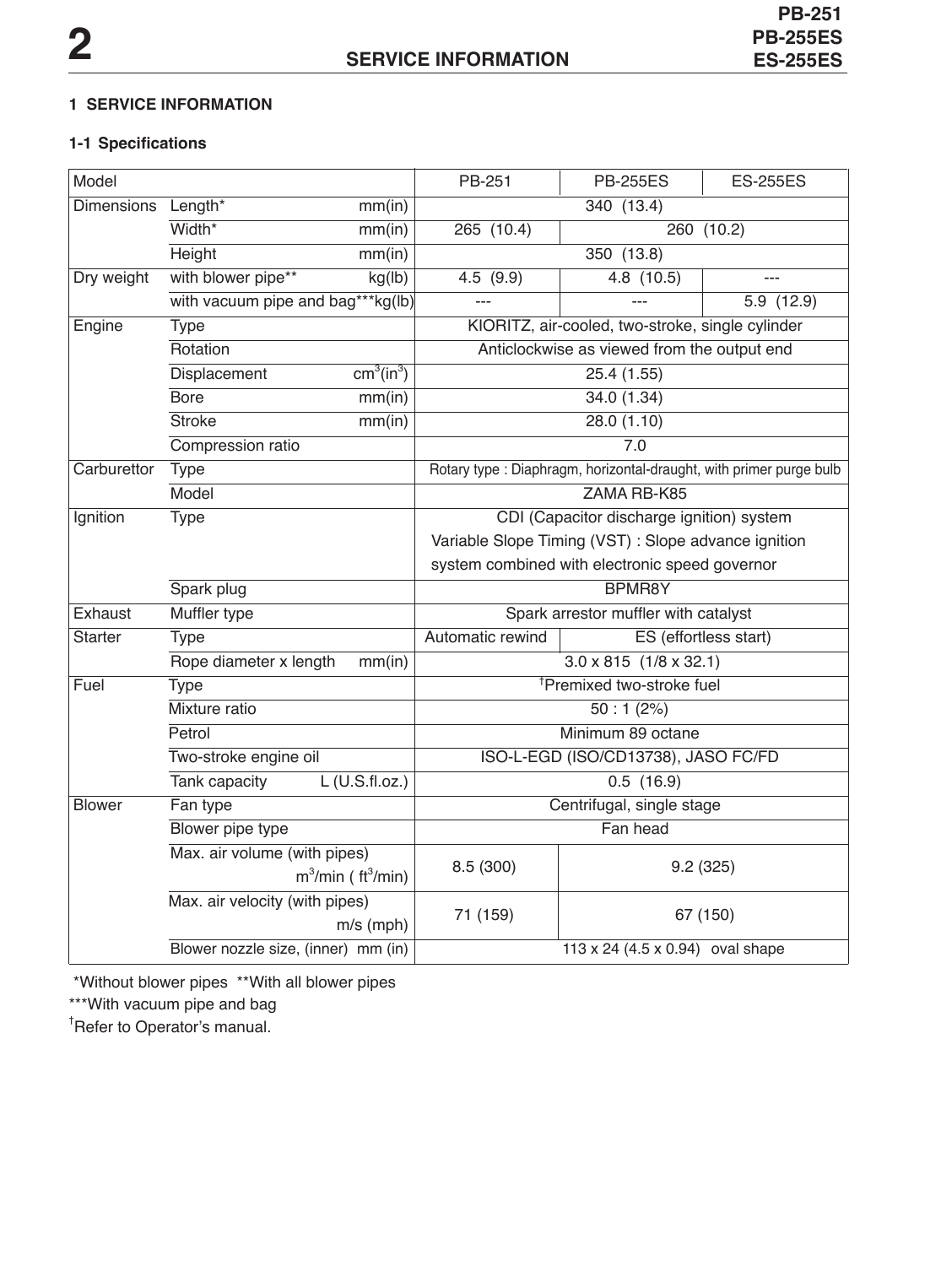#### **1-2 Technical data**

| Model                                             |                                        |                         | PB-251                                               | <b>PB-255ES</b> | <b>ES-255ES</b> |  |
|---------------------------------------------------|----------------------------------------|-------------------------|------------------------------------------------------|-----------------|-----------------|--|
| Engine                                            |                                        |                         |                                                      |                 |                 |  |
| Idling speed                                      |                                        | r/min                   | 2800 - 3400*                                         | 2700 - 3300*    | 2500 - 3100**   |  |
| Wide open throttle speed                          |                                        | $r/m$ in                | 7200 - 7500*                                         |                 | 6000 - 6500**   |  |
| Compression pressure                              |                                        | MPa ( $kgf/cm2$ ) (psi) | 0.87(8.9)(126)                                       |                 |                 |  |
| Ignition system                                   |                                        |                         |                                                      |                 |                 |  |
| Spark plug gap                                    |                                        | mm(in)                  | $0.6 - 0.7$ $(0.024 - 0.028)$                        |                 |                 |  |
| Minimum secondary voltage at 1500 r/min           |                                        | kV                      |                                                      | 15              |                 |  |
| Primary coil resistance                           |                                        | Ω                       | $160 - 400$                                          |                 |                 |  |
|                                                   | Secondary coil resistance<br>$k\Omega$ |                         |                                                      | $2.5 - 3.2$     |                 |  |
| Pole shoe air gaps                                |                                        | mm(in)                  | $0.3 - 0.4$ (0.012 - 0.016)                          |                 |                 |  |
| at 1000 r/min<br>Ignition timing                  |                                        | <b>BTDC</b>             | 7                                                    |                 |                 |  |
|                                                   | at 3000 r/min                          | °BTDC                   | 18                                                   |                 |                 |  |
|                                                   | at 7000 r/min                          | <b>BTDC</b>             |                                                      | 31              |                 |  |
| Carburettor                                       |                                        |                         |                                                      |                 |                 |  |
| turns back<br>Idle mixture needle initial setting |                                        |                         | 41/8                                                 |                 |                 |  |
| turns back<br>H mixture needle initial setting    |                                        |                         | 7/8                                                  |                 |                 |  |
| turns back<br>Idle adjust screw initial setting   |                                        |                         | 15/8                                                 |                 |                 |  |
| Test Pressure, minimum                            |                                        | MPa ( $kgf/cm2$ ) (psi) | 0.05(0.5)(7.0)                                       |                 |                 |  |
| Metering lever height                             |                                        | mm(in)                  | 0.1 - 0.25 (0.004 - 0.010) lower than diaphragm seat |                 |                 |  |

BTDC: Before top dead centre.

\*With fan head blower pipe.

\*\* With vacuum pipe and bag.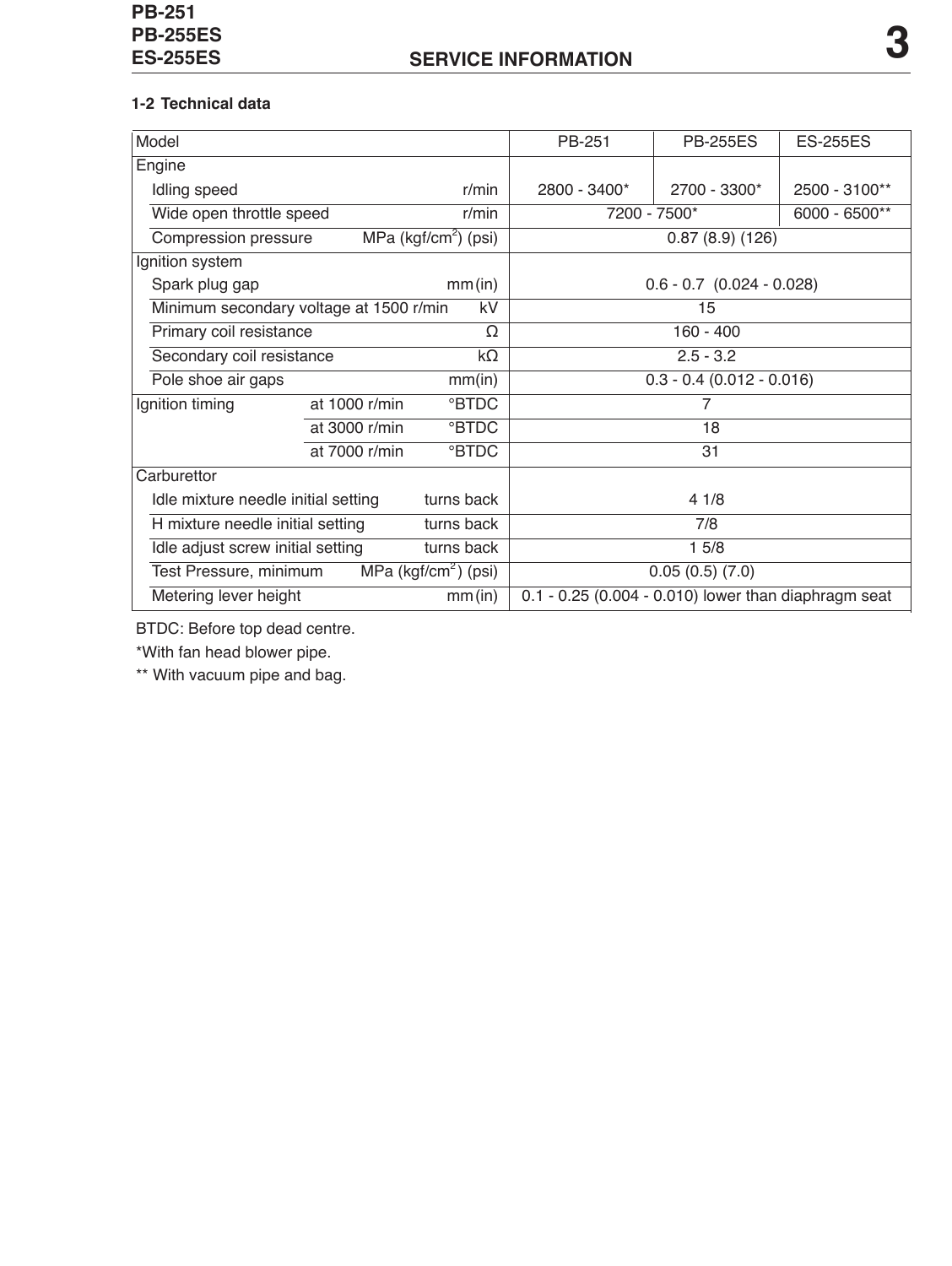**PB-251<br>PB-255ES** 

#### **1-3 Torque limits**

| Descriptions                |                          | Size            | kgf•cm      | $N \cdot m$ | in•lbf      |
|-----------------------------|--------------------------|-----------------|-------------|-------------|-------------|
| Starter                     | Starter pawl             | $M8*$           | $130 - 150$ | $13 - 15$   | $115 - 130$ |
| system                      | Starter case             | M <sub>5</sub>  | $40 - 55$   | $4.0 - 5.5$ | $35 - 50$   |
| Ignition                    | Ignition coil            | M <sub>4</sub>  | $35 - 45$   | $3.5 - 4.5$ | $30 - 40$   |
| system                      | Spark plug               | M <sub>14</sub> | 130 - 170   | $13 - 17$   | $114 - 150$ |
| Fuel                        | Carburettor insulator    | M <sub>5</sub>  | $50 - 70$   | $5 - 7$     | $45 - 60$   |
| system                      | Carburettor              | M <sub>5</sub>  | $30 - 45$   | $3 - 4.5$   | $25 - 40$   |
| Engine                      | Crankcase                | M <sub>5</sub>  | $70 - 110$  | $7 - 11$    | $60 - 95$   |
|                             | Cylinder                 | $M5**$          | $70 - 110$  | $7 - 11$    | $60 - 95$   |
|                             | Cylinder cover           | M <sub>5</sub>  | $60 - 80$   | $6 - 8$     | $50 - 70$   |
|                             | Cylinder cover with lead | M <sub>5</sub>  | $40 - 60$   | $4 - 6$     | $35 - 50$   |
|                             | Engine mount             | $M4*$           | $30 - 45$   | $3 - 4.5$   | $25 - 40$   |
|                             | <b>Muffler</b>           | M <sub>5</sub>  | $70 - 80$   | $7 - 8$     | $60 - 70$   |
|                             | Muffler cover            | $M5*$           | $30 - 45$   | $3 - 4.5$   | $25 - 40$   |
| <b>Others</b>               | Outer fancase            | M5 <sup>†</sup> | $20 - 40$   | $2 - 4$     | $17 - 35$   |
|                             | Fan                      | M8              | $140 - 160$ | $14 - 16$   | $120 - 140$ |
|                             | Fan hub                  | $M8*$           | $160 - 200$ | $16 - 20$   | 140 - 175   |
| Regular bolt, nut and screw |                          | M <sub>3</sub>  | $6 - 10$    | $0.6 - 1$   | $5 - 9$     |
|                             |                          | M4              | $15 - 25$   | $1.5 - 2.5$ | $13 - 22$   |
|                             |                          | M <sub>5</sub>  | $25 - 45$   | $2.5 - 4.5$ | $22 - 40$   |
|                             |                          | M <sub>6</sub>  | $45 - 75$   | $4.5 - 7.5$ | $40 - 65$   |
|                             |                          | M <sub>8</sub>  | $110 - 150$ | $11 - 15$   | $95 - 130$  |

\* Apply thread locking sealant (See below)

\*\* The torque differences among four bolts should not exceed 20 kgf•cm (N**•**m, 17in•lbf) on one cylinder or crankcase.

† Tapping screw

#### **1-4 Special repairing materials**

| Material               | Location             | Remarks                                     |  |
|------------------------|----------------------|---------------------------------------------|--|
| Thread locking sealant | Engine mount         | Loctite # 242, ThreeBond 1324 or equivalent |  |
|                        | Fun hub              |                                             |  |
| Starter pawl           |                      | Loctite # 222, ThreeBond 1342 or equivalent |  |
|                        | Muffler cover        |                                             |  |
| Grease                 | Rewind spring        | Lithium based grease or ECHO LUBE™          |  |
|                        | Starter centre shaft |                                             |  |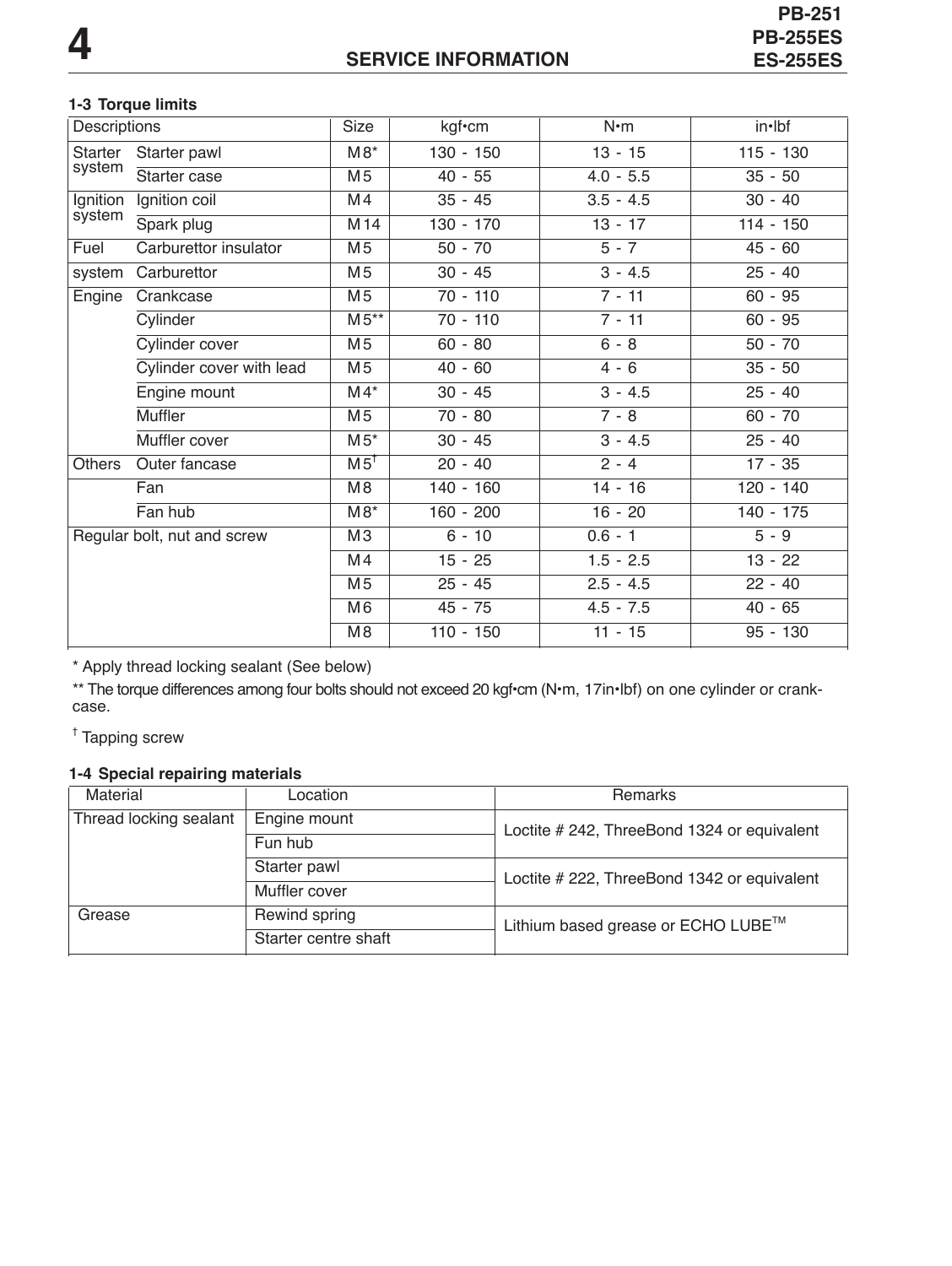

|   | Description                |      | $mm$ (in)                                      |
|---|----------------------------|------|------------------------------------------------|
| A | Cylinder bore              |      | When plating is worn and aluminium can be seen |
| B | Piston outer diameter      | Min. | 33.91<br>(1.335)                               |
| C | Piston pin bore            | Max. | 8.035 (0.3163)                                 |
| D | Piston ring groove         | Max. | (0.051)<br>1.3                                 |
| E | Piston ring side clearance | Max. | (0.004)<br>0.1                                 |
| F | Piston pin outer diameter  | Min. | 7.980 (0.3142)                                 |
| G | Piston ring width          | Min. | $1.15$ $(0.045)$                               |
| H | Piston ring end gap        | Max. | (0.02)<br>0.5                                  |
| K | Con-rod small end bore     | Max. | 12.000 (0.4724)                                |
|   | Crankshaft runout          | Max. | (0.001)<br>0.03                                |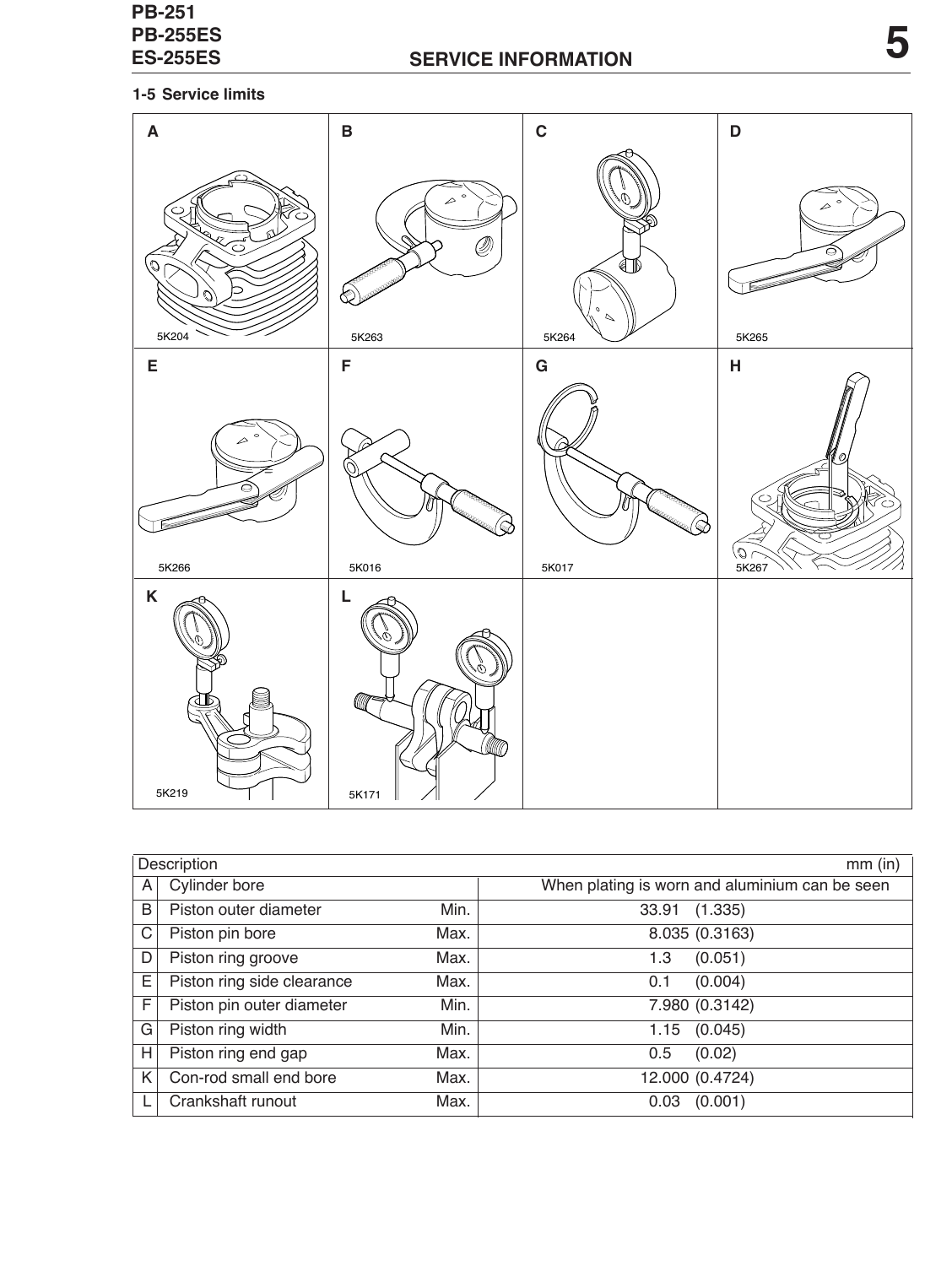#### **1-6 Special tools**



| Key | <b>Part Number</b> | <b>Description</b>   | Used for:                                                   |
|-----|--------------------|----------------------|-------------------------------------------------------------|
| 1   | 897801-33330       | Tachometer PET-1000  | Measuring engine speed                                      |
| 2   | 363018-00310       | Washer               | Installing crankcase oil seal of starter side               |
| 3   | 895610-79920       | L-hex wrench (4 mm)  | Removing and installing hex. socket bolts (M5)              |
| 4   | 897603-23030       | PTO shaft puller     | Removing driven (PTO) shaft                                 |
| 5   | 897701-06030       | Bearing wedge        | Removing ball bearings on crankshaft                        |
| 6   | 897701-14732       | Bearing tool         | Removing and installing crankcase ball bearings             |
| 7   | 897702-30131       | Piston pin tool      | Removing and installing piston pin (Use 8 mm dia. adapter.) |
| 8   | 91004              | Module air gap gauge | Adjusting pole shoe air gaps                                |
| 9   | 897712-04630       | 2-pin wrench         | Removing and installing pawl carrier                        |
| 10  | 897726-16431       | Oil seal tool        | Installing crankcase oil seals                              |
| 11  | 990511-30023       | Spark tester         | Checking ignition system                                    |
| 12  | 897803-30133       | Pressure tester      | Checking carburettor and crankcase leakages                 |
| 13  | 900100-08008       | <b>Bolt</b>          | Removing magneto rotor (flywheel)                           |
| 14  | 433019-12330       | Flange nut           | Removing magneto rotor (flywheel)                           |
| 15  | 91037              | Compression gauge    | Measuring cylinder compression                              |
| 16  | 91020              | Limiter plug tool    | Removing and installing plug                                |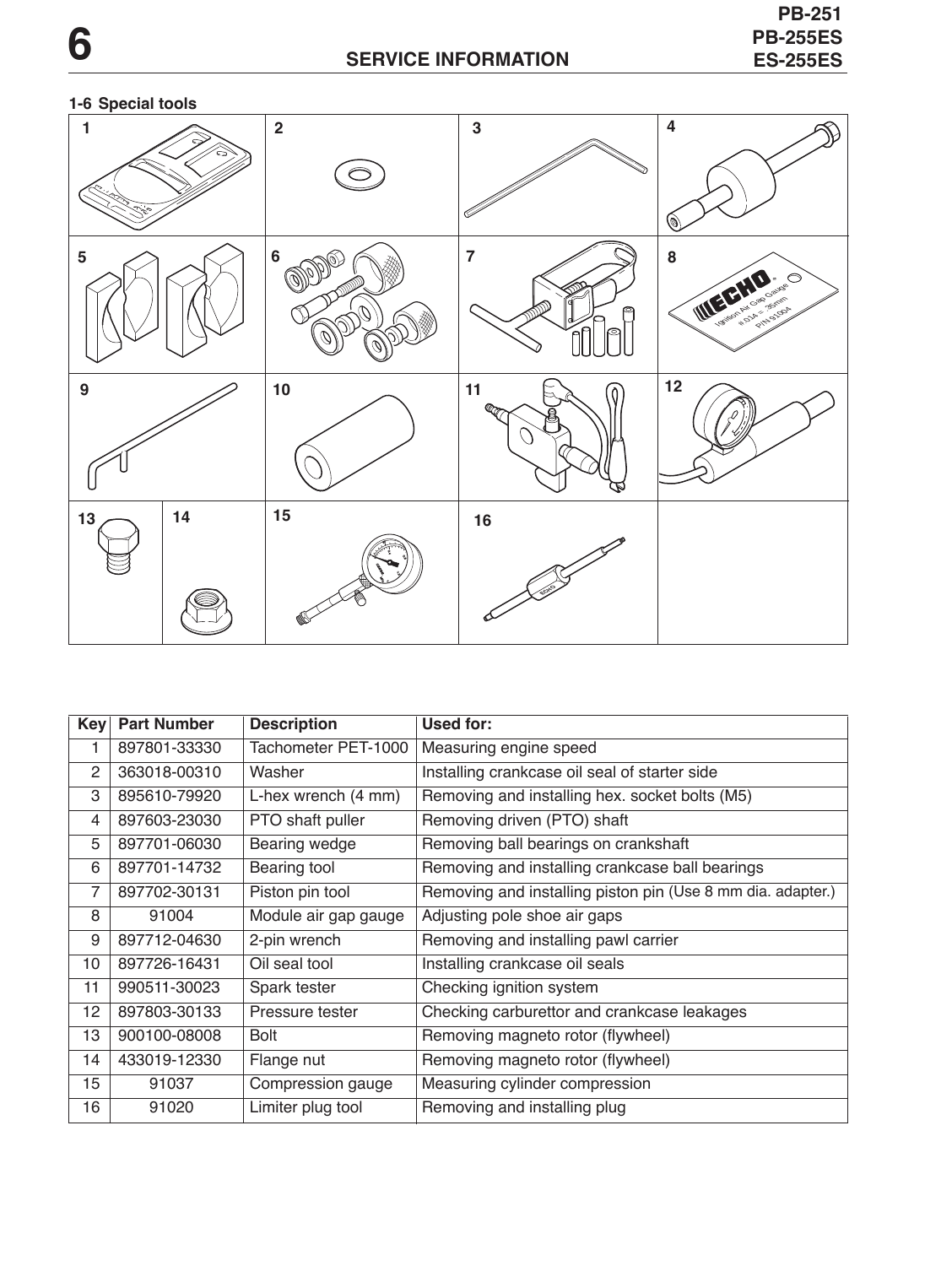#### **2 CARBURETTOR ADJUSTMENT PROCEDURE**

#### **2-1 General adjusting rules**

- A. Before starting the unit for adjustment, check the following items.
- 1. The correct spark plug must be clean and properly gapped.
- 2. The air filter element must be clean and properly installed.
- 3. The muffler exhaust port must be clear of carbon.
- 4. The fuel lines, tank vent and fuel filter are in good condition and clear of debris.

5. The fuel is fresh ( > 89 octane : RON ) and properly mixed at 50 : 1 with "ISO L-EGD" or "JASO FC/ FD" 2 stroke oil.

6. All blower pipes (fan head type) are installed for proper engine loading. ES-255ES should be blower setting.

B. Start and run engine for 3 minutes alternating rpm between WOT for 50 seconds and idle for 10 seconds. Adjust idle speed screw to 3,000 +/- 100 r/min. If engine does not run correctly after this adjustment, proceed to the next step 2-2.

**IMPORTANT : After adjusting carburettor according to the steps 2-2 and 2-3, the limiter plug(s) must be installed in Idle and hi speed mixture needle to comply with Emission Directive.**

#### **2-2 Presetting idle adjust screw, Idle mixture needle and hi speed (H) mixture needle**





Tools Required : Small screwdriver with 2.5 mm blade, P/N 897801-33330 electronic tachometer, P/N 91020 limiter plug removal tool. Parts Required : (2) P/N P005-001270 limiter plugs.

1. Remove plugs from Idle mixture needle hole (A) and H mixture needle hole (B) using limiter plug tool (C) as follows.

(1)Put limiter plug tool (C) on limiter plug in mixture needle hole.

(2)Screw limiter plug tool anticlockwise 2 turns into limiter plug pushing the tool against the plug to engage tool threads.

(3)Pull out limiter plug tool with the limiter plug from mixture needle hole.

(4)Repeat plug removal procedure for the other mixture needle.

NOTE : If the plug is damaged and left in the hole, use a needle or pin-shaped tool to remove deformed plug pieces.

2. Turn hi speed mixture needle (B) clockwise until lightly seated. And then turn hi speed mixture needle anticlockwise 7/8 turns. Turn idle mixture needle (A) clockwise until lightly seated. And then turn L mixture needle anticlockwise 4 1/8 turns.

3. Turn idle adjust screw (D) clockwise until its head touches boss (G) as shown Fig 1. Then turn idle adjust screw (D) anticlockwise 1 5/8 turns.